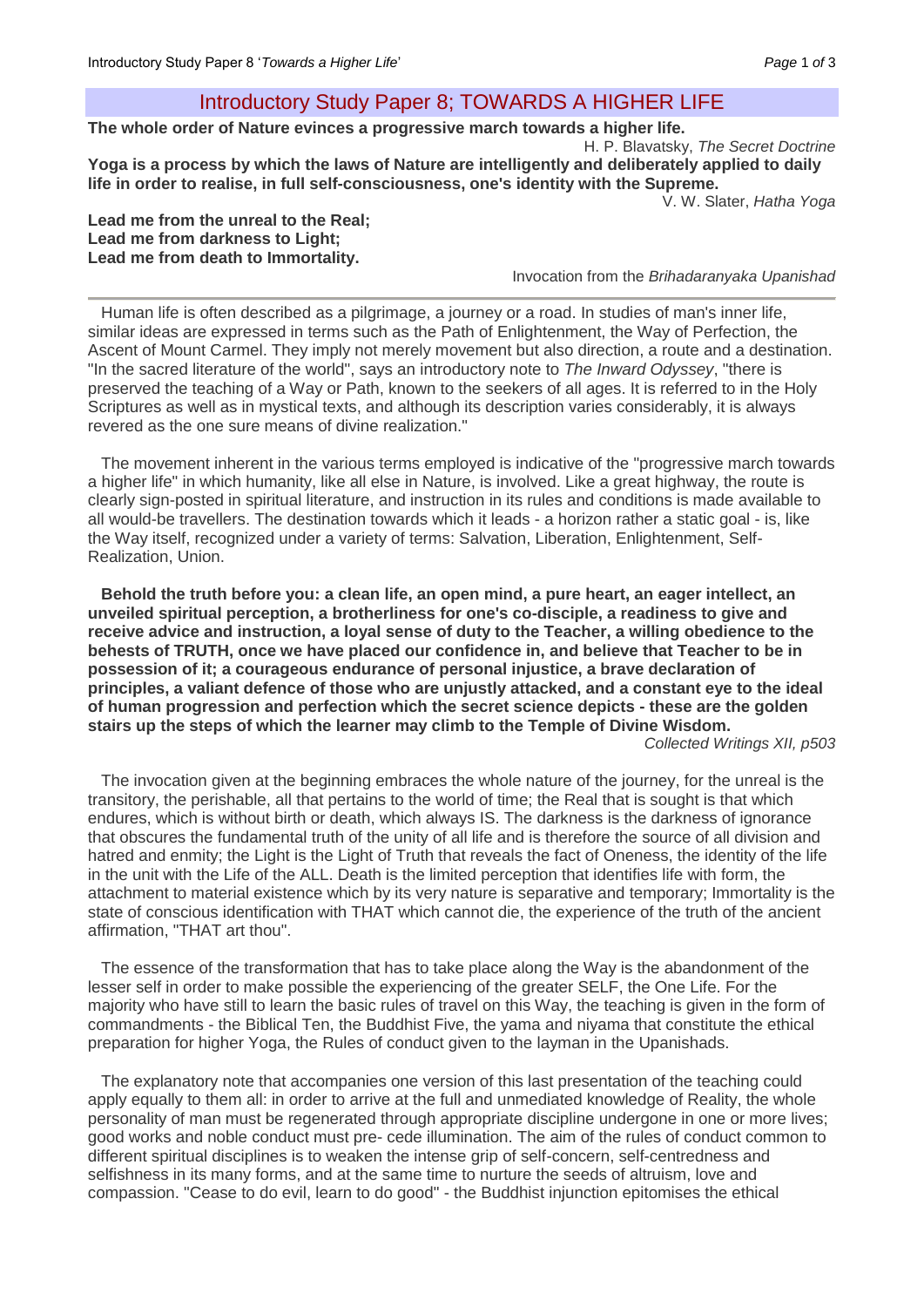foundation of the higher life, while the occult teaching affirms, "To live to benefit mankind is the first step".

Popular forms of religion may be considered as the nursery for babes who cannot yet take the tougher diet of grown men. Until one is prepared to accept and to live by such ethical commandments, it is useless - and dangerous - to attempt the rigorous practices that belong to a more advanced stage. "Let therefore the wise aspirant'', says the Upanishad, "knowing the One to be the supreme goal, so shape his life and his conduct that he may attaint to THAT".

The kind of life required of those who - if we return to the metaphor of the highway - feel ready to transfer to the fast lane, is one in which the personality is made entirely obedient to the demands of "the Inner Ruler Immortal". The teaching here is traditionally dramatised in allegories of war, struggle and death, in which the sacrifice of the personal nature is the necessary price of a more abundant life.

### **Give up thy life, if thou would'st live.**

### **Except a corn of wheat fall into the ground and die, it abideth alone, but if it die, it bringeth forth much fruit.**

*The Voice of the Silence*

*The Gospel according to St. John, xii 24* 

## **When the I, the Me, and the Mine are dead, the work of the Lord is done.**

*Kabir*

For those who, while having a sincere interest in things spiritual, do not yet feel called upon to give them an absolute priority in their lives, there are books in abundance offering guidance and inspiration appropriate to their needs. Others however, have clearly recognised the nature of the pilgrimage and their own responsibility in determining their rate of progress, and for them a different class of manuals of instruction is required.

These guide-books have certain features in common: they remain practically useless unless the teaching they offer is so acted upon that it becomes integrated into the life of the aspirant and is transformed into living experience. Furthermore, they clearly point to the fact that the goal is achieved only by self-effort and that no external teacher can do more than point the way. An analysis of their various disciplines suggests three 'areas of effort' or aspects of the personal life to which the aspirant's attention is particularly called. Using the classical system of Patanjali as the model, we see these aspects as the ethical (*yama, niyama*), the psycho-physical (*asana, pranayama, pratyahara*) and the mento-spiritual (*dharana, dhyana, samadhi*).

The ethical aspect is the discipline of personal conduct both towards one's fellow men (as indeed towards all beings) and towards oneself; the psycho-physical aspect embraces the disciplines of the body; the senses and the appetites or tendencies associated with them; the mento-spiritual aspect is that inner discipline which, by the control of mind, facilitates the awakening of higher faculties and the irruption into daily life of the influence of the true Individuality, the Higher Self.

## *The following titles are selected from among those manuals particularly valued by students of Theosophy:*

**At the Feet of the Master** is based on the Vedic tradition as expounded by Sri Shankaracharya, enumerating the four qualifications necessary for the treading of the Path - Discrimination or Discernment, Desirelessness or Dispassion, Six Virtues or Attributes, and the Thirst after Liberation. This small book presents the ancient teaching in simple modern language; it is a commentary on the Four Qualifications and their application in the context of everyday life.

**Raja Yoga**, by V. W. Slater, is a "a simplified and practical course" of Ten Lessons, suggesting how the Eight Limbs of Yoga described in the Sutras of Patanjali may be practised methodically in daily life. Although there are many translations and commentaries of the Sutras, there does not seem to be any other book offering a systematised course of practical instruction for today's aspirant.

**The Occult Way**, by P. G. Bowen, is an advanced course in Seven Lessons. It was written to fulfil the intention of the author's teacher, known to the literary world as 'A.E.'. That intention, explains the author, was to make "a definite attempt - the first really definite attempt of the kind made in these